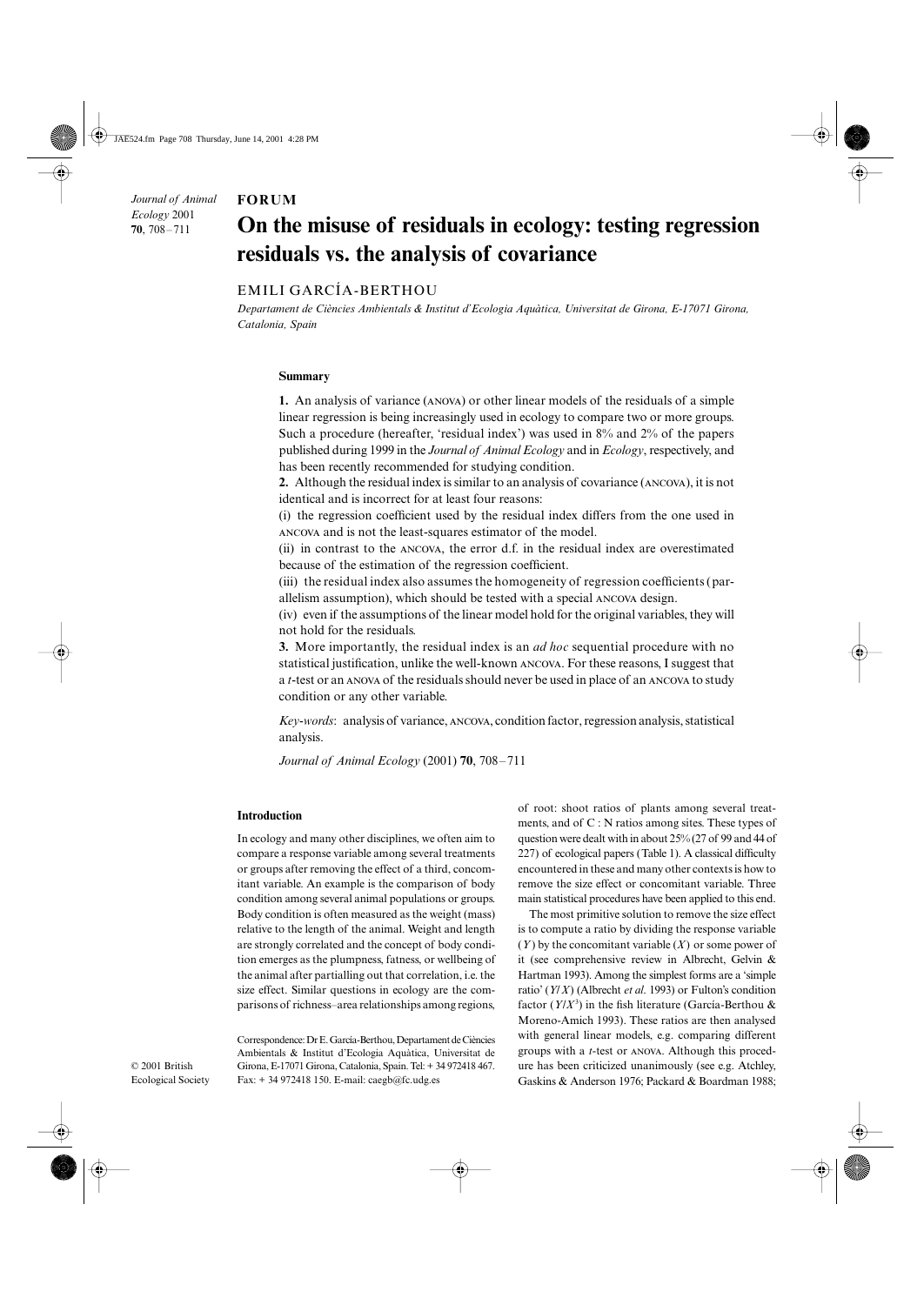**Table 1.** Number of articles (and first page of the articles, between parentheses; '–' = not given) using certain statistical tests to study body condition or other variables in volume 68 of the *Journal of Animal Ecology* (1999) and volume 80 of *Ecology* (1999). Total number of papers was 99 and 227, respectively (excluding 4 'Forum' and 3 'Comments' papers, respectively, in which no statistical analyses were given)

| Statistical method used                                                                                             | Journal of Animal Ecology                  |                                                    | Ecology                                  |                                                |
|---------------------------------------------------------------------------------------------------------------------|--------------------------------------------|----------------------------------------------------|------------------------------------------|------------------------------------------------|
|                                                                                                                     | Condition†                                 | Other variables                                    | Condition <sup>†</sup>                   | Other variables                                |
| Statistical test of a ratio<br>ANCOVA <sup>†</sup><br>Statistical test of regression residuals<br>Any of the aboves | 2 (571, 753)<br>4 (73, 571, 595, 753)<br>4 | 1(698)<br>$20(-)$<br>4 (205, 726, 815, 1010)<br>24 | 1(2793)<br>2 (989, 1289)<br>2(989, 1267) | $12(-)$<br>$25(-)$<br>3 (735, 806, 1522)<br>40 |

†Papers studying the body condition (i.e. mass relative to length) of animals. Of the seven papers studying condition and not using , five used and two used simple linear regression. ‡Including multiple linear regression with dummy variables (see text). §It is not the sum of papers because more than one method was used in a few papers. Combining papers studying condition and other variables, the figures for 'any of the above' are 27 for the *Journal of Animal Ecology* and 44 for *Ecology.*

Jackson, Harvey & Somers 1990; Albrecht *et al*. 1993), it is still sometimes used in ecology (Table 1).

The analysis of covariance (ANCOVA) has been pointed to repeatedly as a superior alternative to condition factors (see, e.g. Le Cren 1951; García-Berthou & Moreno-Amich 1993) and similar ratios (Packard & Boardman 1988; Jackson et al. 1990). ANCOVA is used widely in ecology, appearing in 22% and 12% of the papers published during 1999 in the *Journal of Animal Ecology* and in *Ecology*, respectively (Table 1).

A third procedure has appeared recently in the ecological literature. This procedure (hereafter 'residual index') was recommended recently by Jakob, Marshall & Uetz (1996) for studying condition. The residual index is computed for each individual (experimental or sampling unit) as the residual from the simple linear regression of volume or mass (appropriately transformed) on the length variable (see below for the formula and Fig. 1 for an illustration). These residuals are then compared among groups with a *t*-test or an analysis of variance (ANOVA). This procedure was used in 8% and 2·2% of the 1999 papers of the *Journal of Animal Ecology* and *Ecology*, respectively, particularly for the study of condition (Table 1). The objectives of this paper are: (1) to point out several pitfalls of the residual index, and  $(2)$  to emphasize the use of  $ANCOVA$  as the correct alternative.

#### **The residual index vs. the ANCOVA**

The procedure of the 'residual index' is conceptually similar to the standard design of the one-factor ANCOVA. The model of this ANCOVA design is:

$$
Y_{ij} = \mu + \alpha_i + \beta_{within} (X_{ij} - \bar{X}_i) + \varepsilon_{ij},
$$

where  $Y_{ii}$  are the values of the response (dependent) variable for the *j*th subject of the *i*th group,  $X_{ij}$  is the covariate (concomitant variable),  $\mu$  is the grand mean (of the variable),  $\alpha_i$  is the *Y*-intercept (or treatment effect) for the *i*th group,  $\beta_{within}$  is the slope,  $\bar{X}_i$  is the covariate mean for the *i*th group, and  $\varepsilon$ <sub>*ii*</sub> is the random



**Fig. 1.** Hypothetical example of a study of condition with heterogeneity of slopes. Top: weight–length data. The length values are 2, 3, 4, and 5 and the weight values are 2, 3, 4, and 5 for the control and 1, 3, 5 and 8 for the treatment group. The variables are supposed to have been log-transformed to fit the conventional weight–length relationship ( $Y = aX^b$ ). Simple linear regressions for each group are shown. Bottom: the residual index plotted with length. The residual index is computed as the deviation of the weight datum from the overall regression line (pooling the two groups). +, Treatment;  $\square$ , control.

deviation (see, e.g. Sokal & Rohlf 1995: 503). As suggested by Porter & Raudenbush (1987) and Winer, Brown & Michels (1991), this model can be rewritten as:

$$
Y_{ij} - \mu - \beta_{within} (X_{ij} - \bar{X}_i) = \alpha_i + \varepsilon_{ij}.
$$

The term on the right of this expression is similar to that of a one-factor ANOVA model  $(Y_{ii} = \mu + \alpha_i + \varepsilon_{ii})$ , whereas the term on the left is similar to the 'residual index' (see, e.g. Jakob *et al*. 1996):

© 2001 British Ecological Society, *Journal of Animal Ecology*, **70**, 708–711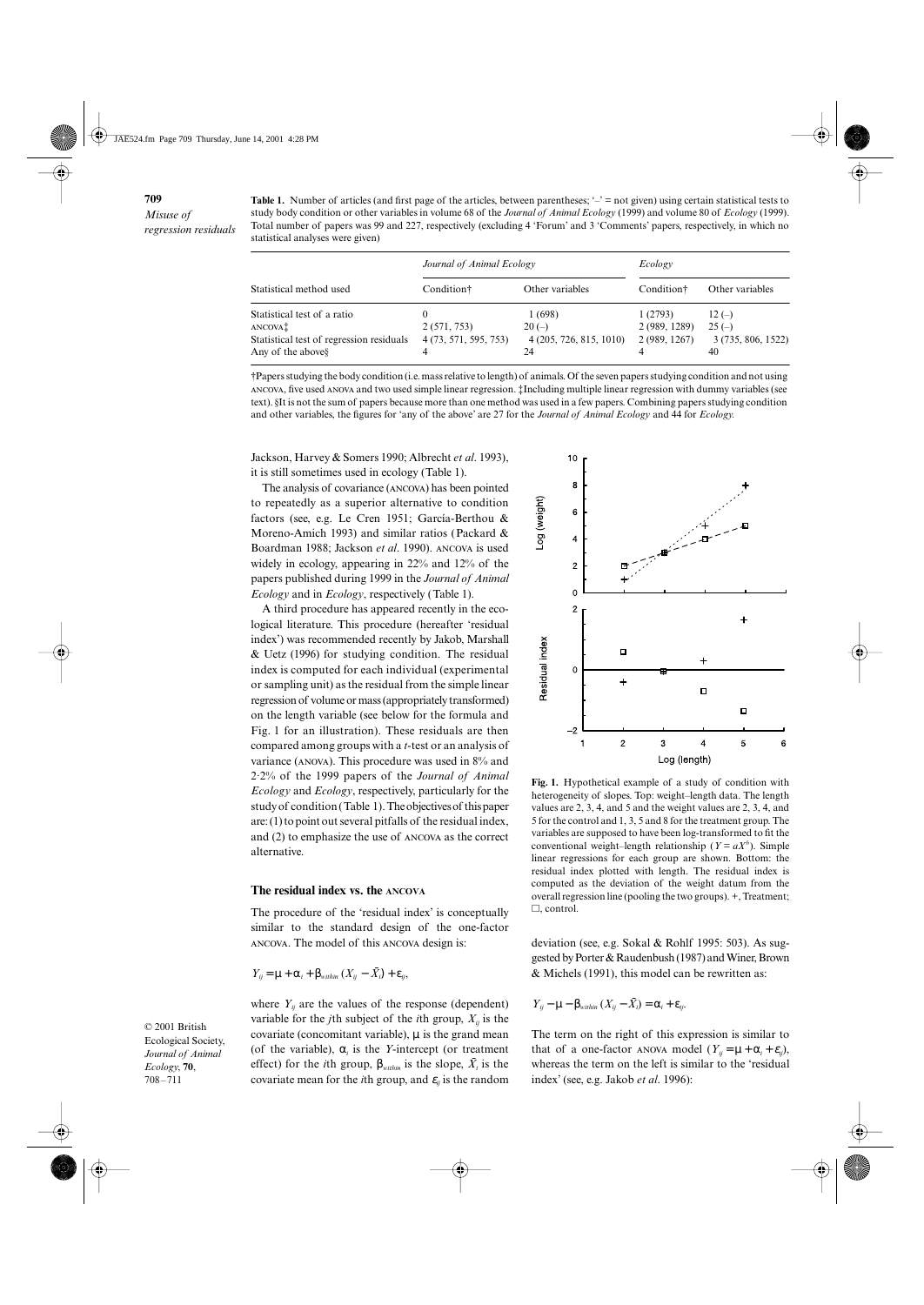since  $a = \overline{Y} - b\overline{X}$ , where *a* and *b* are the intercept and regression coefficient, respectively, of the simple linear regression. Although the ANCOVA is thus quite similar to an ANOVA of the residuals or to an ANOVA of the adjusted values (Winer *et al*. 1991: 747), it is not identical and yields a different statistical result for a number of reasons (see Maxwell, Delaney & Manheimer 1985 for a comprehensive discussion). First, standard uses a pooled regression coefficient within groups (*b* within) for adjusting the data (Sokal & Rohlf 1995: 507). This '*b* within' is a weighted average of the regression coefficients for each group (Keppel 1991: 313) and generally differs from the conventional regression coefficient found on pooling the data, i.e. ignoring the groups, termed 'overall *b*' by Winer *et al*. (1991: 757). This overall *b* is the coefficient used by the residual index. The '*b* within' is the least-squares estimator in the  $ANCOVA$  model, whereas the overall  $b$  is the estimator in the linear regression model (ignoring the groups) but should not be used if the objective is to compare the groups (Maxwell *et al*. 1985; Winer *et al*. 1991).

Another important difference is that in the standard ANCOVA the error degrees of freedom (d.f.) are *N-k-*1, where *N* is the total sample size and *k* is the number of groups (Sokal & Rohlf 1995: 509). In contrast, in a *t*-test or ANOVA of the residual index the error d.f. are *N-k* although they should be reduced by one, as was performed in a similar procedure by Packard & Boardman (1988), due to the fact that the slope is estimated from the same data (Maxwell *et al*. 1985; Keppel 1991: 312; Winer *et al*. 1991: 749). The different d.f. affect the error mean square and hence the *F* and *P*-values. Without considering the different regression coefficients, an overestimated error d.f. implies an underestimated error mean square and hence a higher Type I error rate.

Some numerical examples will illustrate these differences. For instance, Sokal & Rohlf (1995: 512) describe thoroughly an example of the standard design of in which the result for the factor (among groups) is  $F_{3,16} = 195.98$ ,  $P < 0.0005$ . An anova of the residual index for the same data set (without correcting the degrees of freedom) would result in  $F_{3,17} = 39.6$ ,  $P \le$ 0.0005. Similarly, an ANCOVA reported in Fig. 2c of Packard & Boardman (1988) was *F*1,13 = 6·10, *P* = 0·028, whereas the ANOVA of the residual index yields  $F_{1,14}$  = 6.54,  $P = 0.023$ . An artificial data set for which the two procedures give opposite conclusions ( $P \le 0.0005$  and *P* = 0·33, respectively) is (*X*, *Y* ): (1, 2) (3, 3) (5, 4) and (7, 4) for one group and (11, 12) (13, 13) (15, 14) and (17, 14) for another. Although the overall conclusion is probably similar for most real data sets, the statistical results differ for the reasons explained above. For instance, for Sokal & Rohlf's example the '*b* within' is 21·1 while the overall *b* is 17·3. The error d.f. are overestimated by one in the ANOVA of the residuals. Another advantage of ANCOVA is its flexibility in implementing any aspect of the experimental design

© 2001 British Ecological Society, *Journal of Animal Ecology*, **70**, 708–711

(e.g. factorial, nested or repeated-measured designs). For instance, a special design with the factor  $\times$  covariate interaction allows us to test the assumption of homogeneity of regression coefficients (parallelism assumption), which is essential to the standard (García-Berthou & Moreno-Amich 1993; Sokal & Rohlf 1995). Jakob *et al*. (1996) criticized the 'slope-adjusted ratio index' because it assumes the homogeneity of slopes, without realizing that their residual index also makes this assumption. A hypothetical example will show that the residual index can lead to incorrect biological conclusions if this assumption is not satisfied. An ANOVA of the residual index of the data in Fig. 1 would not detect significant treatment effects on condition (without correcting the degrees of freedom,  $F_{1,6} = 1.49$ ,  $P = 0.27$ ), because these effects are sizedependent (ANCOVA,  $F_{1,4} = 56.3$ ,  $P = 0.002$ ), i.e. the treatment increases the condition of larger individuals and decreases the condition of smaller individuals. In these situations when the parallelism assumption is not met, Huitema (1980: 104) suggests ignoring the adjusted treatment effects test (i.e. the factor of the standard  $ANCOVA$ ) and computing and reporting separate regression slopes for all groups and/or employing the Johnson–Neyman procedure.

A final, more technical problem is that even if the assumptions of the linear model hold for the original variables, they will not hold for the residuals. Theil (1965) showed that the residuals will necessarily be intercorrelated and heteroscedastic (see also Hayes & Shonkwiler 1996).

#### **Conclusions**

ANCOVA is a well-established statistical procedure that has received an enormous amount of attention and scrutiny in the literature. General linear models such as ANOVA, ANCOVA or simple linear regression involve the computation of various residuals and the graphical analysis of residuals is also essential in order to verify the assumptions of most statistical tests. However, there is no statistical reference to justify the direct of the residuals (residual index) as a correct alternative to the ANCOVA. On the contrary, Maxwell *et al.* (1985) already showed in a insightful psychometric paper that ANOVA of residuals is an incorrect procedure. More recently, Hayes & Shonkwiler (1996) thoughtfully pointed out that, although there are some complex equivalencies in the simplest cases, such tests of residuals are unnecessary. Similarly, Smith (1999) has criticized a similar use of the residuals in a comprehensive review of the statistics of sexual size dimorphism. He suggested that multiple linear regression (or other general linear models) should be generally used instead of using residuals as data, which leads to misspecified regression equations. Note that ANCOVA can also be computed via multiple linear regression with dummy variables (see, e.g. Neter, Wasserman & Kutner 1985: 853; Kleinbaum, Kupper & Muller 1988: 299).